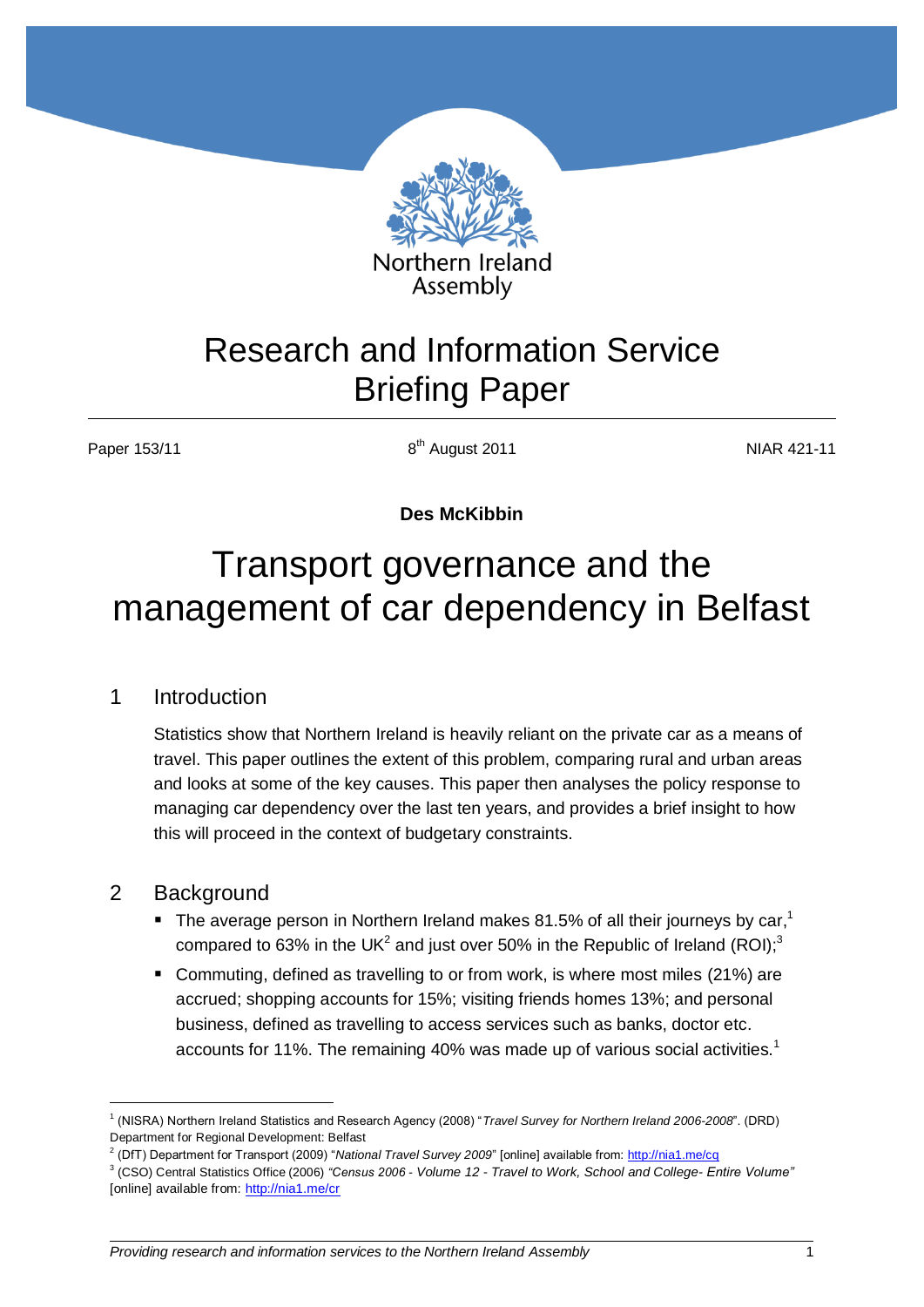- Outside of occasional day trips and holidays, commuting and travelling for business, account for the longest journeys (see figure 1); $<sup>4</sup>$ </sup>
- Belfast, where 30% of the total employment in Northern Ireland is based, is the main destination for commuters.<sup>5</sup>
- Among commuters there is a prevalence for single occupancy journeys (68% of journeys),<sup>6</sup> contributing to Belfast being the third most congested city in GB and tenth most congested in Europe.<sup>7</sup>
- **The average person in Northern Ireland makes 30% of their journeys, less than one** mile, in a car; 68% of journeys between one and two miles by car; and 85% of journeys from 2 to 5 miles by car. Encouraging "Smarter Travel choices" i.e. walking, and cycling, for these short journeys has been a been a policy target in recent years.





#### **Car ownership**

Proximity to employment has traditionally been one of the major determining factors of whether or not to own a car, along with other variables such as age, gender, geography and income levels. Often the decision to own a car will also depend on the viability of alternatives, such as public transport, with the decision whether or not to use this based on service quality, availability, reliability and cost.

In 2009/10, three quarters of households in Northern Ireland (77%) owned a car or had access to a car while the proportion of Northern Ireland households owning or having access to more than one car, has more than trebled from 11% in 1983 to 35% in

<sup>6</sup> McKibbin, M. (2006) *Correspondence with Mr. Gregory Campbell*, Dated 6 April 2006 [online] available from:<http://nia1.me/cs> <sup>7</sup> Olson, P. and Kelly, N. (2008) "Europe's Most Congested Cities". *Forbes Magazine* [online] 28<sup>th</sup> April 2008 available from: <http://nia1.me/ct>

Source: NISRA (2008)<sup>8</sup>

<sup>&</sup>lt;u>.</u>  $<sup>4</sup>$  Ibid.</sup>

<sup>5</sup> Belfast City Council (2008) "*Belfast: A Profile of the City 2008-2009*" [online] available from:<http://nia1.me/4w>

<sup>8</sup> (NISRA) Northern Ireland Statistics and Research Agency (2008) *"Travel Survey for Northern Ireland 2006-2008".* (DRD) Department for Regional Development: Belfast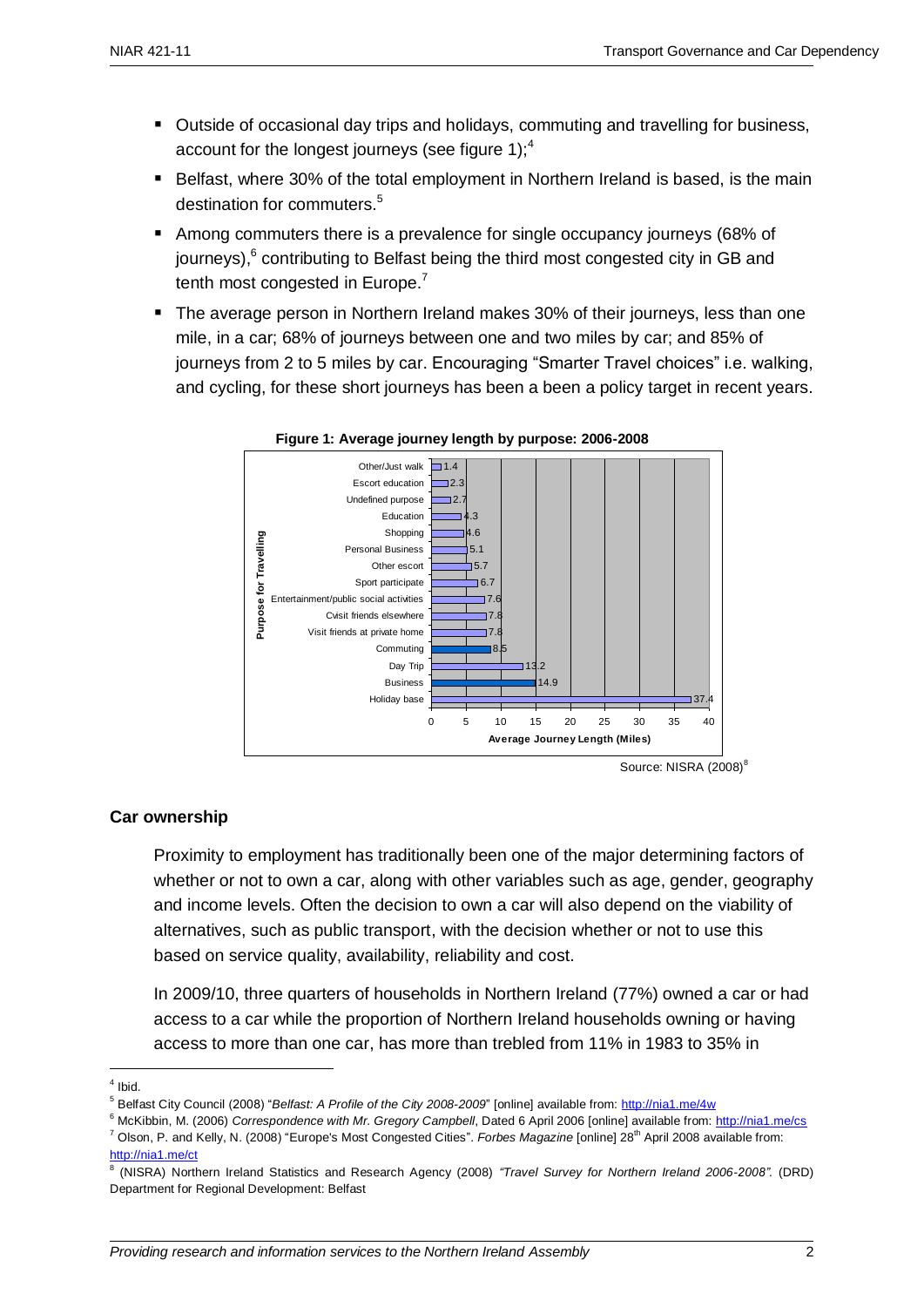2009/10. Car ownership is clearly associated to social class, as only around half of the households (51%) living in the most deprived areas owned or had access to a car, compared to 90% of households living in the least deprived areas.<sup>9</sup>

The proportion of Households in Belfast who owned or had access to a car (57%) is significantly lower than the rest of the country.<sup>10</sup> There are a number of reasons for this, not least that Belfast is the most deprived out of the 26 Local Government Districts (LGDs) while it has eight of the 10 most deprived wards in Northern Ireland.<sup>11</sup> In contrast Belfast benefits from viable alternatives to the car, including a comprehensive public transport network as well as the options to walk or cycle, given the relative proximity to services and employment.

Table one highlights the options available to urban dwellers; while the car remains the dominant mode (75%) for travelling to work, public transport (8%) and walking (13%) are well used. In contrast 90% of people in rural areas use a car to travel to work<sup>12</sup> and only 2 per cent use public transport.

|                                     | Living in      |                | <b>All Northern</b> |  |
|-------------------------------------|----------------|----------------|---------------------|--|
| <b>Method of Travel to Work</b>     | Urban<br>areas | Rural<br>areas | <b>Ireland</b>      |  |
| Car/van (include minibus/works van) | 75%            | 90%            | 81%                 |  |
| Motorbike/Moped/Scooter             | 1%             | $0\%$          | $< 1\%$             |  |
| <b>Bicycle</b>                      | 1%             | $0\%$          | 1%                  |  |
| Bus (include coach, private bus)    | 7%             | 2%             | 5%                  |  |
| <b>NIR</b> train                    | 1%             | 0%             | 1%                  |  |
| Walk                                | 13%            | 6%             | 10%                 |  |
| Other                               | 2%             | 2%             | 2%                  |  |
| All methods of travel to work       | 100%           | 100%           | 100%<br>$0 - 13$    |  |

| Table 1: Method of travel to work by urban-rural1 split 2006-2008 |  |
|-------------------------------------------------------------------|--|
|-------------------------------------------------------------------|--|

Source: Source: NISRA (2008)

#### **Public Transport Usage**

<u>.</u>

Belfast is currently served by Metro, a subsidiary of Translink that came into operation in 2005, replacing City Bus. The rebranding, which included new modern rolling stock, new routes and increased service frequency was designed to reverse the decline in passenger journeys experienced by City Bus. The rebranding contributed to a 28% increase in passenger journeys between 2004-05 and 2010-11, as well as an overall

<sup>9</sup> (NISRA) Northern Ireland Statistics and Research Agency (2010) *"Continuous Household Survey 2009/10 Bulletin"* [online] available from:<http://nia1.me/cu>

<sup>10</sup> (NISRA) Northern Ireland Statistics and Research Agency (2008) *"Travel Survey for Northern Ireland 2006-2008".* (DRD) Department for Regional Development: Belfast

<sup>11</sup> Belfast City Council (2010) *Deprivation in Belfast* [online] available from[: http://nia1.me/cw](http://nia1.me/cw)

<sup>&</sup>lt;sup>12</sup> Urban-Rural classification is based on the settlement bands defined in the Report of the Inter-Departmental Urban-Rural Definition Group: Bands A to E = Urban (settlements with a population of 4.500 or more) - Bands F to H = Rural (settlements with a population of less than 4,500 or open countryside).

<sup>13</sup> (NISRA) Northern Ireland Statistics and Research Agency (2008) *"Travel Survey for Northern Ireland 2006-2008".* (DRD) Department for Regional Development: Belfast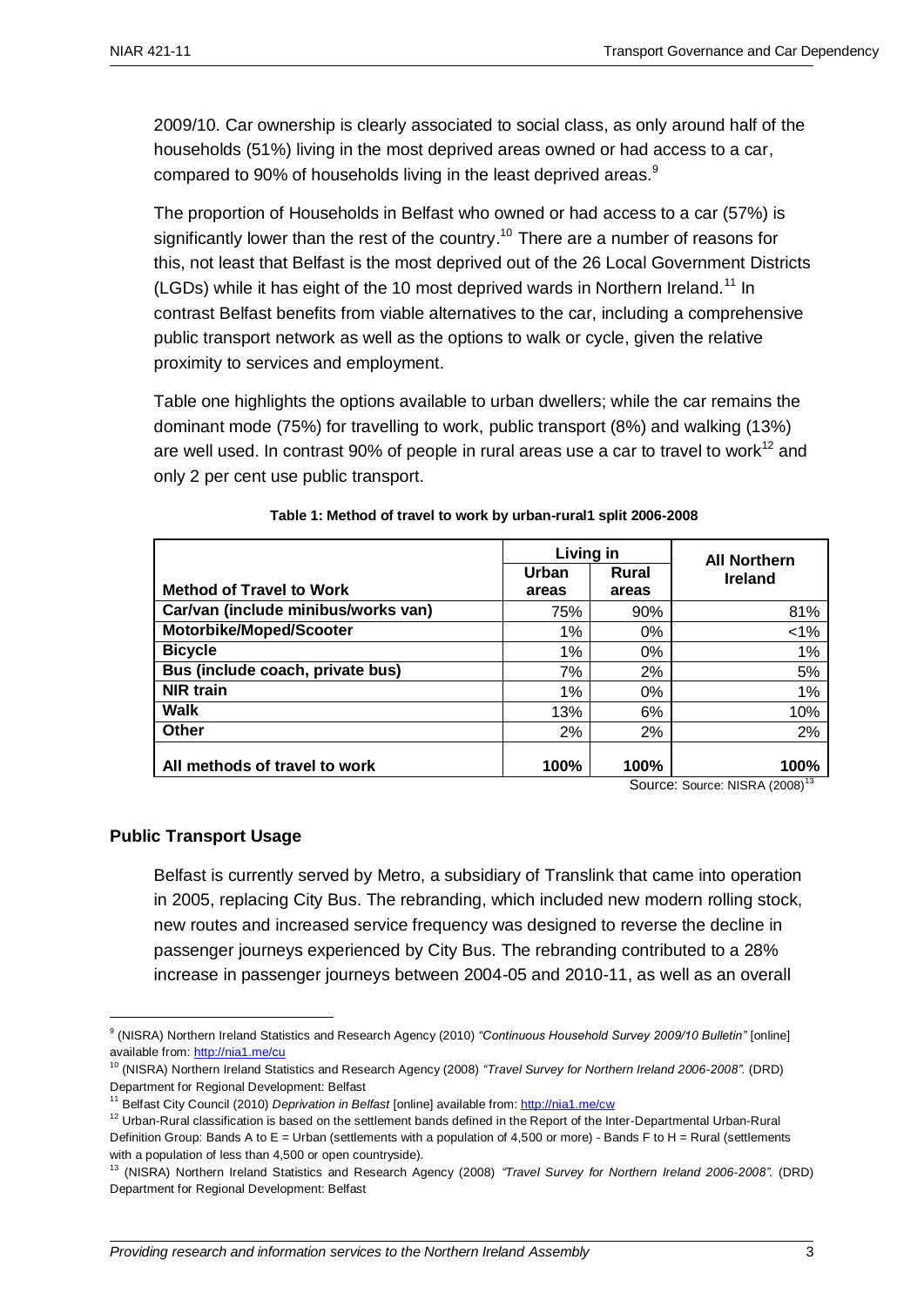8.1% increase in public transport passenger journeys. However, Ulsterbus, which operates across the country and accounts for the greatest number of all passenger journeys made, actually experienced a 9.0% decrease in passenger journeys over the ten year period (2001-2 to 2010-11). The growth therefore was due to:

- Metro passenger journeys: these fell slightly from 20.2 million in 2001-02 to 19.9 million in 2004-05 before increasing sharply to 25.9 million in 2010-11, an increase of more than a quarter (28.0%); and
- NI Railways: proportionally NIR passenger journey saw the biggest increase of 67.1% from 6.2 million in 2001-02 to 10.4 million in 2010-11.





#### **Belfast v Rural NI**

1

These figures show that within the greater Belfast area and those areas with access to rail services (the East), the use of public transport is increasing. However, overall since 2003 the proportion of journeys made on public transport, compared to the car, has at best stagnated (see figure 3), with our reliance on the car showing no signs of decline.

Sub-Regional Transport Plans which were produced as a follow up to the 2002 Regional Transportation Strategy (RTS) committed to increase public transport services in towns and cities outside Belfast, however, it was noted in the 2011 revised RTS that *"…funding constraints have either prevented their implementation or meant that services which were initially introduced have subsequently had to be withdrawn."<sup>14</sup>*

<sup>14</sup> (DRD) Department for Regional Development (2011) "*Regional Transportation Strategy 2011 – Consultation Document* [online] available from:<http://nia1.me/cx>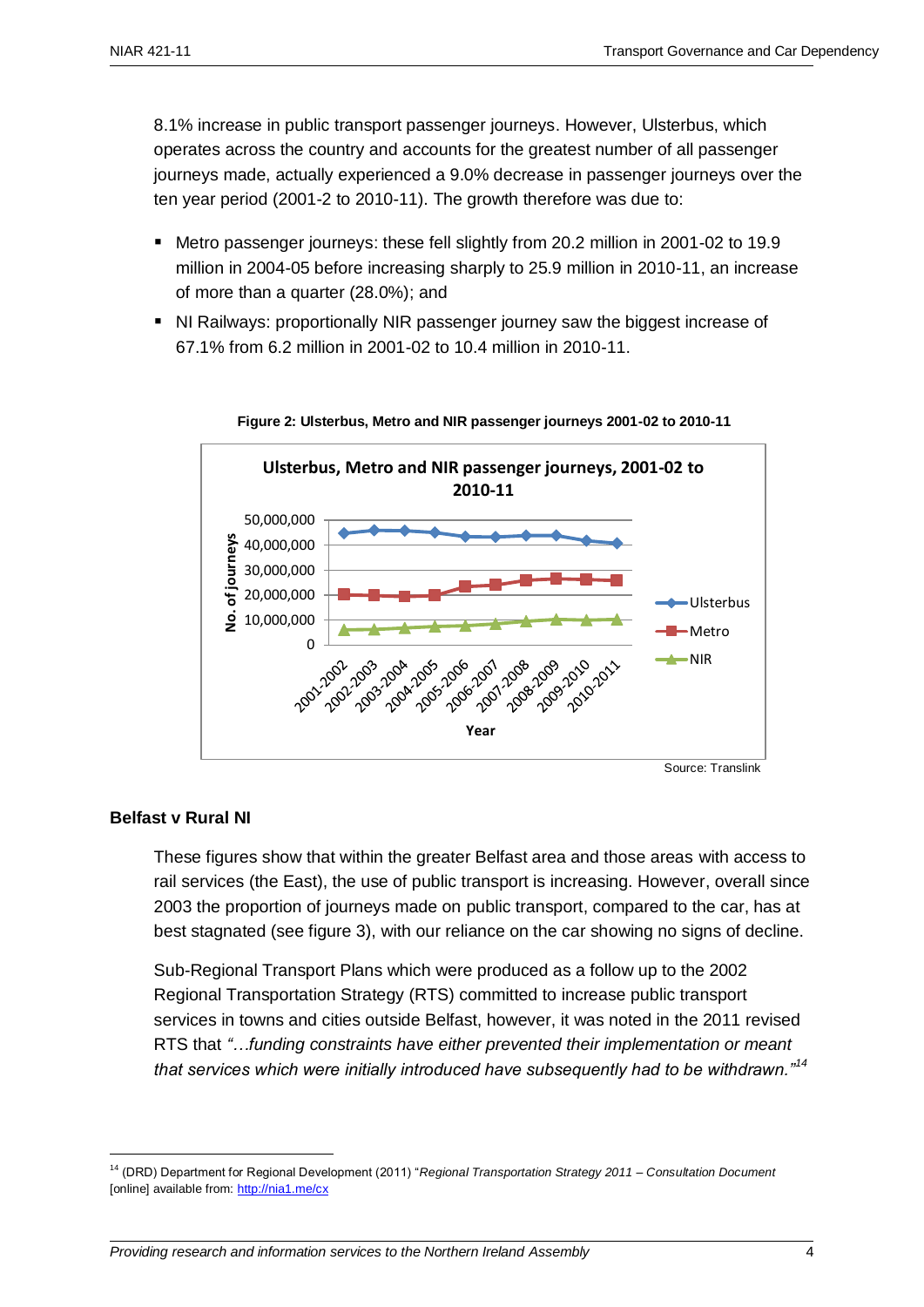

**Figure 3: Journey per person per year by main mode**

The lack of public transport services outside of Belfast is evidenced through looking at the average distance travelled per person, per year and what mode they use (see table two). This shows that within Belfast 24% of all distance travelled is on something other than a private vehicle, including Translink (10%) and walking (7%). However, in both the East and West of the country, private vehicles are used to cover 90% of the total distance travelled and outside of Belfast public transport is used for only 6% of our total distance travelled, while the average person walked only 159 miles, compared to 267

miles in Belfast.

| <b>Mode</b>                           | <b>Belfast</b> |                | East         |                | West         |                | All areas    |                |
|---------------------------------------|----------------|----------------|--------------|----------------|--------------|----------------|--------------|----------------|
|                                       | <b>Miles</b>   | %              | <b>Miles</b> | %              | <b>Miles</b> | %              | <b>Miles</b> | %              |
| Walk/cycle                            | 267            | $\overline{7}$ | 150          | $\overline{2}$ | 137          | $\overline{2}$ | 159          | $\overline{2}$ |
| <b>Private vehicle</b><br>(car, etc.) | 2675           | 76             | 5772         | 90             | 5719         | 90             | 5378         | 89             |
| <b>Translink</b>                      | 382            | 10             | 394          | 6              | 344          | 5              | 374          | 6              |
| Other                                 | 182            | 5              | 89           | 1              | 145          | $\overline{2}$ | 122          | $\overline{2}$ |
| All                                   | 3505           | 100            | 6405         | 100            | 6345         | 100            | 6033         | 100            |

|  | Table 2: Average distance travelled per person per year by mode & area: 2006-2008 |  |
|--|-----------------------------------------------------------------------------------|--|
|--|-----------------------------------------------------------------------------------|--|

Source: Source: NISRA (2008)<sup>16</sup>

 $16$  Ibid.

1

<sup>15</sup> (NISRA) Northern Ireland Statistics and Research Agency (2008) *"Travel Survey for Northern Ireland 2006-2008".* (DRD) Department for Regional Development: Belfast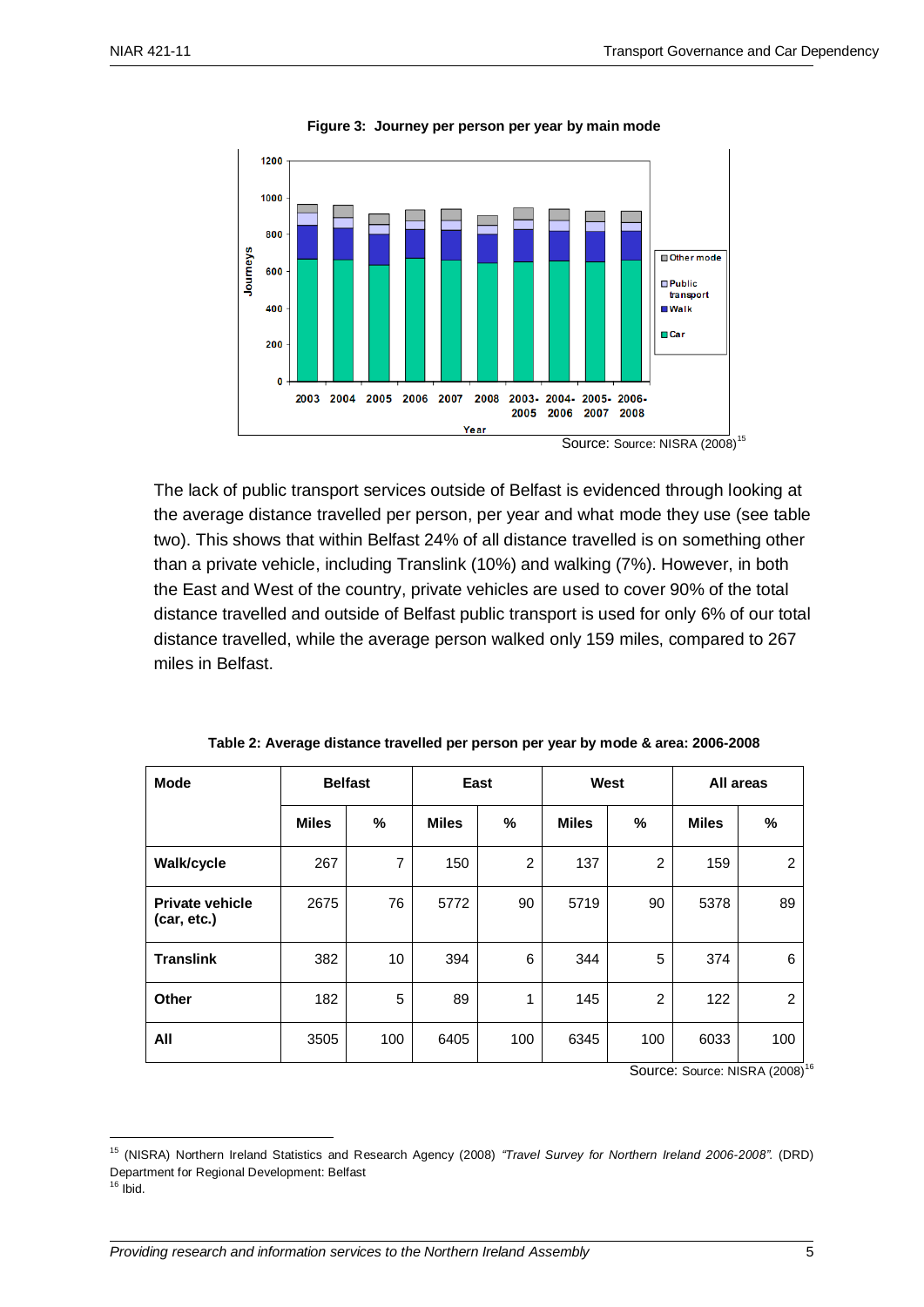1

While rural transport services dawdle, the rural population of Northern Ireland is growing.<sup>17</sup> The centralisation of jobs and services will mean many will have to make regular, if not daily journeys back into urban centres, particularly Belfast. As things currently stand 90% of these journeys will, most likely, be made in a car.

This provides a challenge for policy makers: clearly our reliance on the car is unsustainable, carbon emissions have risen steadily in the last 20 years with cars contributing approximately 54% of the  $CO<sub>2</sub>$  from transport in 2008. Transport is now the only sector within Northern Ireland whose emissions have actually grown since 1990.<sup>18</sup>

## Managing car dependency

The Regional Transportation Strategy published in 2002 aimed to halt the decline of public transport services, infrastructure and passenger levels, but as shown it was not successful as public transport use remains low, particularly when compared to the rest of the UK.<sup>19</sup> The (then) Minister for Regional Development introduced what was called 'a new start for public transport' in 2002, stating:

*"I want to see a new start for public transport in Northern Ireland. I want to begin a planning process that will lead to a public transport system fit for the needs of the years ahead - one that will meet the needs of rural and urban passengers and be capable of spearheading a successful and innovative pilot rapid transit system in the Belfast Metropolitan Area." 20*

The travel survey statistics indicate that that this vision has yet to be realised while infrastructure such as the Rapid Transit System has been slow to materialise. Nine years on, the revised Regional Development Strategy<sup>21</sup> lays out the Executive's vision for Belfast and its surrounding area in its Strategic Guidance. It is to: *"develop a thriving Metropolitan Area centred on a revitalised City of Belfast to ensure that it can compete internationally as a place to locate business, work and visit*".

Managing Travel Demand plays an important role in this guidance. The Strategy recognises benefits of an efficient public transportation system and it identifies the congestion problem as one that requires "radical steps". Measures proposed to discourage car dependency include:

<sup>17</sup> (DARD) Department of Agriculture and Rural Development (2007) "*Northern Ireland Strategy Plan For Implementation Of The EU Rural Development Regulation In 2007 – 2013*" [online] available from:<http://tiny.cc/3hh5o>

<sup>18</sup> Cross Departmental Working Group (2011) *"Northern Ireland Greenhouse Gas Emissions Action Plan".* DOE: Belfast <sup>19</sup> (PWC) Price Waterhouse Coopers (2010) "*Bridging the Gap: Transforming Public Transport in Northern Ireland"*. PWC: Belfast [online] available from:<http://nia1.me/cz>

<sup>20</sup> (DRD) Department for Regional Development (2002) "*A New Start for Public Transport in Northern Ireland*" DRD: Belfast [online] available from:<http://nia1.me/d0>

<sup>21</sup> (DRD) Department for Regional Development (2011) *"Shaping our Future: Regional Transportation Strategy 2025*". DRD: Belfast. Consultation Document [online] available from[: http://nia1.me/cy](http://nia1.me/cy)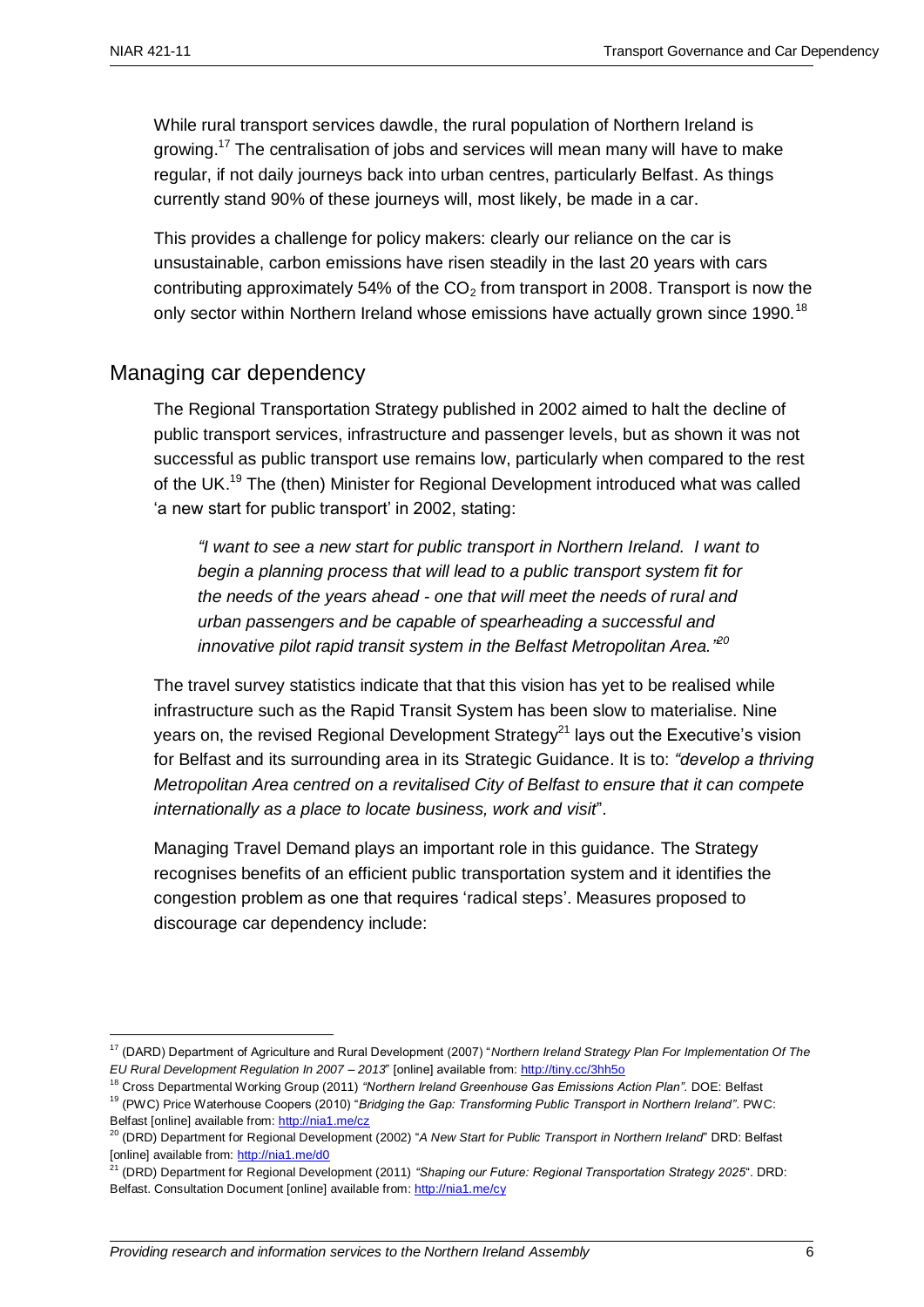- **•** reducing the supply of long term car parking spaces in Belfast City Centre;
- pricing policies: This could include congestion charges;
- Innovative work practices: promotion of remote or flexible working;
- **IMPROVEMENTS TO PUBLIC TRANSPORT AND INCLUDE IN INCLUDE 10** IMPROVERTING **INCLUDE 1** IMPROVERTHING **INCLUDE 1** IMPROVERTHING **INCLUDE 1** IMPROVERTHING **INCLUDE 1** IMPROVERTHING **INCLUDE 1** IMPROVERTHING **INCLUDE 1** IMPROV options, rail feeder services, integrated transport facilities and orbital urban services;
- Introduction of rapid transit system: This will offer improved speed, reliability, comfort and access and will provide connection to the wider key transport network within the BMUA.
- Better land use planning: This will include the siting of new developments in locations, well served by public transport.<sup>22</sup>

While these measures will indeed reduce congestion within Belfast City Centre the RDS says little about how it intends to encourage people from outside the city to be less car dependent. With regards public transport in rural areas, the RDS states that it will: *"Promote integrated rural transport initiatives which meet the needs of those living in isolated areas and in particular elderly and disabled people".* This measure will ease "transport poverty" among those who do not have access to a car but on its own is unlikely to achieve modal shift among those who do.

## **Regional Transportation Strategy (Draft)**

While the RDS identifies high level policy direction with regards transport, and focuses somewhat on Belfast, the revised RTS provides a more specific strategic direction for the entire region. DRD recognises that it cannot rely on the publics" sense of social and environmental responsibility to achieve modal shift and states that *"Public transport and active travel options should be safer, convenient and reliable alternatives to the car making them the first choice for people." <sup>23</sup>* Therefore, the areas DRD plans to concentrate on in the next ten years include:

- **•** better integration of transport services;
- **•** better public transport;
- encouraging more car sharing and active travel;
- greater accessibility for both business and communities; and
- new roads infrastructure at pinch-points on the network.

This combination of hard (infrastructure) and a soft (education) measures is not new. Since 2005, the DRD Travelwise initiative has engaged with businesses, schools and commuters to promote and encourage sustainable modes of travel as alternatives to the private car. It focuses on promotional events, such as bike week and walk to school week, while [www.carshareni.com](http://www.carshareni.com/) provides commuters with a platform to meet people making a similar journey, which they can potentially share. Based on data in the travel

1

 $22$  Ibid (page 97)

<sup>23</sup> (DRD) Department for Regional Development (2011) "*Regional Transportation Strategy 2011 – Consultation Document* [online] available from:<http://nia1.me/cx> (page 25)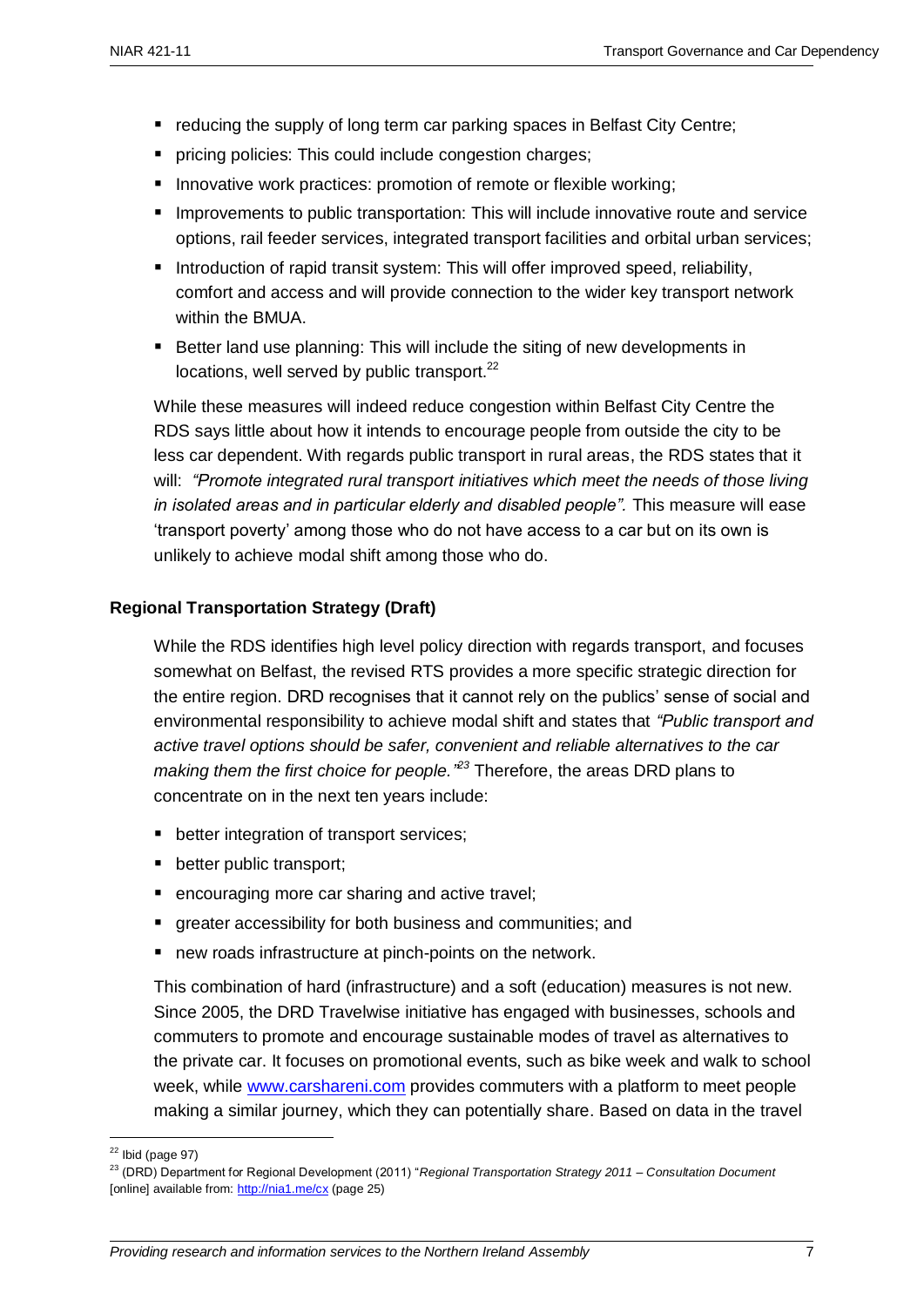survey these soft initiatives, while welcome, have not achieved a critical mass to make a significant impact, therefore their impact on managing car dependency going forward remains to be seen.

## **Strategic objectives**

The (Draft) Revised RTS has identified a number of strategic objectives which combined, can address many of the current problems with our transport provision and how we as consumers use it. The objectives include making improvements to public transport in terms of access, service, price and reliability; making improvements to roads in terms of addressing bottlenecks and improving safety; making cars less attractive by increased road and car park pricing; and encourage active travel. Examples of these objectives include:

- Selective Road Improvements to address Bottlenecks:
- Improved Connections Between Different Modes of Transport;
- Maximising the Efficient Use of All Transport Assets;
- Active Management of the Transportation Networks;
- **Prioritisation of Road Space for Public Transport;**
- Introduction of more Park and Ride Facilities:
- Maintenance of Transport Infrastructure to Best Practice Standards;
- Good Transport Solutions to Growth Areas and Town and City Centres;
- Reduction of Speed Limits In Rural And Urban Areas where appropriate;
- Introduction of Further Innovative Public Transport Services which meet the Needs Of Communities;
- **Expansion of Travelwise Initiatives;**
- **Promotion of Walking and Cycling;**
- Restricting Car Parking in Towns and Cities;
- **Enforcing Parking and Traffic Offences;**

#### **Belfast on the Move**

1

Belfast on the Move is a scheme currently being developed by DRD to manage car dependency in Belfast City Centre through implementing a variety of Sustainable Transport Enabling Measures (STEM). The STEM measures are based on the principles set out in the Department"s documents, The RTS, The RDS and the Belfast Metropolitan Transport Plan (BMTP) which place an emphasis on the need to create a modal shift away from private vehicle dependency in a bid to reduce congestion levels.<sup>24</sup>

<sup>24</sup> (DRD) Department for Regional Development (2011) *"Belfast on the Move Transport Masterplan for Belfast City Centre".*  DRD: Belfast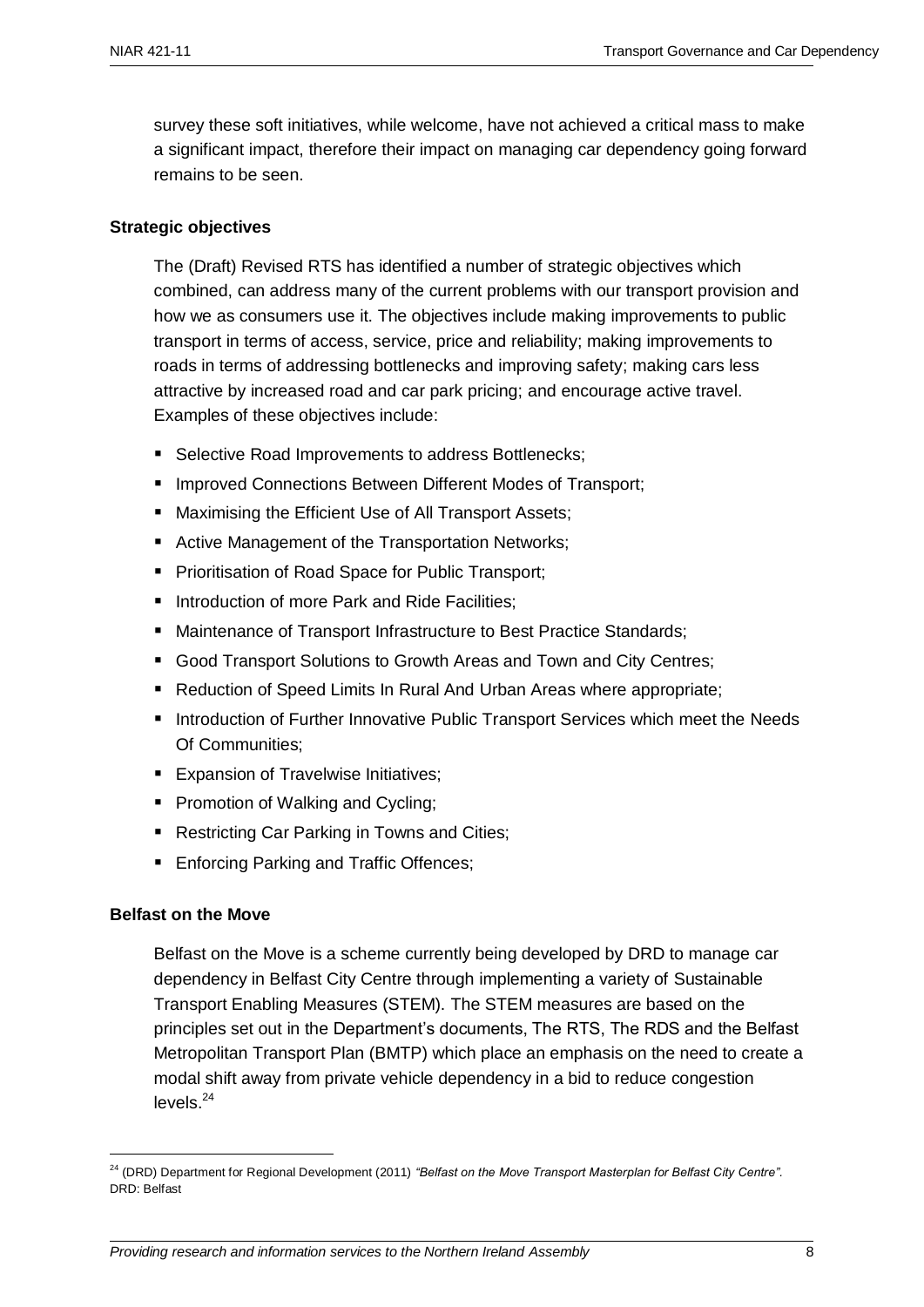The key for Belfast on the Move going forward is to get through the relative statutory processes, which will require making a series of Traffic Regulation Orders. This will enable Road Service to setup:

- **Periority for public transport on existing road space within the city centre;**
- 40 new disabled parking bays in the city centre;
- 2.6km of new bus lanes than can also be used by taxis and bicycles;
- 1.3km of new dedicated cycle lanes; and
- 390m of new dedicated service bays.

The redistribution of existing road space within Belfast City Centre will allow the Department to progress with its plans to deliver a Bus Rapid Transit system into Belfast, subject to funding.

## Funding

1

Historic under-investment in public transport has led to Northern Irelands' dependency on the private car. In view of the Departmental Strategies discussed, The Investment Strategy for Northern Ireland (ISNI) had committed to increase investment in public transport to £725m over the ten years from 2008-18, compared to a proposed £3.1bn on road spending over same period. On a per capita basis, England, Scotland, Wales and the Republic of Ireland invest at least twice as much as Northern Ireland on public transport.<sup>25</sup>

This type of comparison must however be taken in context, as the historic underinvestment in public transport was also experienced in roads and these require significant investment also.<sup>26</sup> Whether the current balance of 3:1 in favour of roads is appropriate, is open to debate. It is certainly not common with EU regions.

Regardless of the Investment Strategy, the latest budget brought about an end to what has been a prolonged period of public expenditure growth and seriously altered these plans. Northern Ireland"s block grant has been cut with the capital budget taking the biggest hit, reducing from £1.2 billion in 2010 to £0.8 billion by 2014-2015. This represents a cut in real terms of 37 per cent. $^{27}$  The ratio of spend between roads and public transport has also been cut dramatically with transports allocation now less than one fifth (see table 4).

Current spending proposals will allow the DRD to fund further development of its Rapid Transit system as well as allowing them to "plan to invest" in a number of sustainable transport initiatives. There are, however, plans cut spend on improving walking and cycling infrastructure and public transport. This will ultimately mean less money will be spent on bus replacement affecting quality, comfort and reliability of service while some

<sup>26</sup> Forster, A. (2009) *"*Roads for prosperity alive and well in Murphy"s land"*. Transport Xtra 28th*. August – September 10 2009

<sup>25</sup> (PWC) Price Waterhouse Coopers (2010) *"Bridging the Gap: Transforming Public Transport in Northern Ireland".* PWC: Belfast [online] available from:<http://nia1.me/cz>

<sup>&</sup>lt;sup>27</sup> Northern Bank (2010) *Comprehensive Spending Review Analysis* [online] available from:<http://nia1.me/3v>